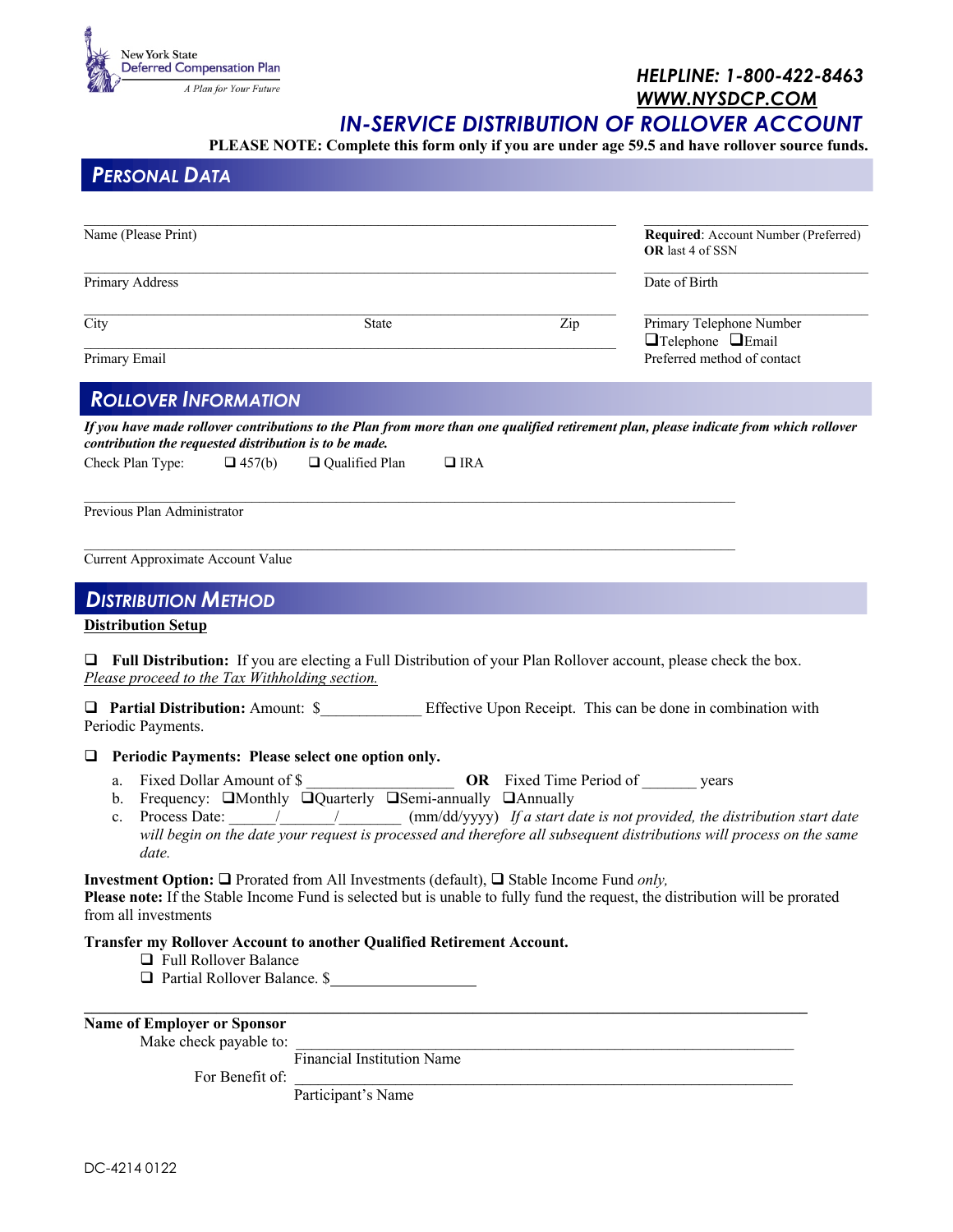*NOTE: Rollovers out of the Plan are released in check form only and are always sent to the participant's address on record with the Plan. The check will be made payable to the accepting financial institution for the benefit of (FBO) the participant and can only be cashed by that financial institution. It is the participant's responsibility to forward the rollover check to the accepting financial institution it is intended for.*

### *PAYMENT METHOD*

 $\Box$  **Send a check** - Default option if no other selection is made. Allow 5 to 10 business days from process date for delivery.

**Direct Deposit ACH** - A check will be issued if this ACH information cannot be validated or if the funds are returned.

c **Direct Deposit ACH on file with the Plan** - Last 4-digits of Bank Account Number on file: / / / \_\_\_

 $\Box$  **New Direct Deposit ACH** - send funds to my **bank account** using the information provided below.

#### **Account Type/Verification Needed** *(select one)***:**

 $\Box$  Checking Account - Please provide a voided check. We cannot accept a deposit slip or starter check.  $\square$  Savings Account - Please provide a letter from the bank, signed by a bank representative, containing the account detail below.

Bank or Credit Union Name:

| ABA/Routing Number (First nine digits only):                                                                                                           | Bank Account Number:                         |  |
|--------------------------------------------------------------------------------------------------------------------------------------------------------|----------------------------------------------|--|
| Is this account associated with a brokerage firm or other investment firm?<br>If yes, have you confirmed that the ABA and account numbers are correct? | $\Box$ Yes $\Box$ No<br>$\Box$ Yes $\Box$ No |  |

## *TAX WITHHOLDING*

**Please indicate your choice of Federal or State Income Tax Withholding**

### **Federal Withholding:**

 $\Box$  For amounts that are a Full Distribution, Partial Distribution, or Periodic Payments of less than 10 years.

**The IRS requires the Plan to withhold 20%** of the distribution. If you want the Plan to withhold an amount other than the required 20% please indicate below:

 $\Box$  % Other (More than 20%)

 $\Box$  For Periodic Payments of 10 years or longer, or amounts that will satisfy a Required Minimum Distribution.

The IRS **does not** require a specific withholding rate. Please indicate your tax withholding request below:  $\Box$  Default withholding 10%

 $\Box$  % Other (any whole percentage, can be 0%)

 $\Box$  Please do not withhold taxes

**State Withholding:** *REQUIRED SELECTION.* **You must select one option below or your request will not be processable. Please note: With either option where applicable the amount you select will be superseded by any mandatory state withholding requirements.**

Select only **one option** that applies: **(Exception: New Jersey residents must skip this and proceed to next item below)**

 $\Box$  I request a withholding rate of \$  $\Box$  OR  $\degree$  % (Whole percentage or Even dollar amounts only)

 $\Box$  Please do not withhold state taxes at this time. (Please note: If **you are a resident in a state that mandates state tax withholding at the time of processing that mandatory amount will be withheld even if you select this option)**

\***For New Jersey residents only**\* I request a NJ state tax withholding of \$\_\_\_\_\_\_\_\_\_\_ (Whole dollar amount required)